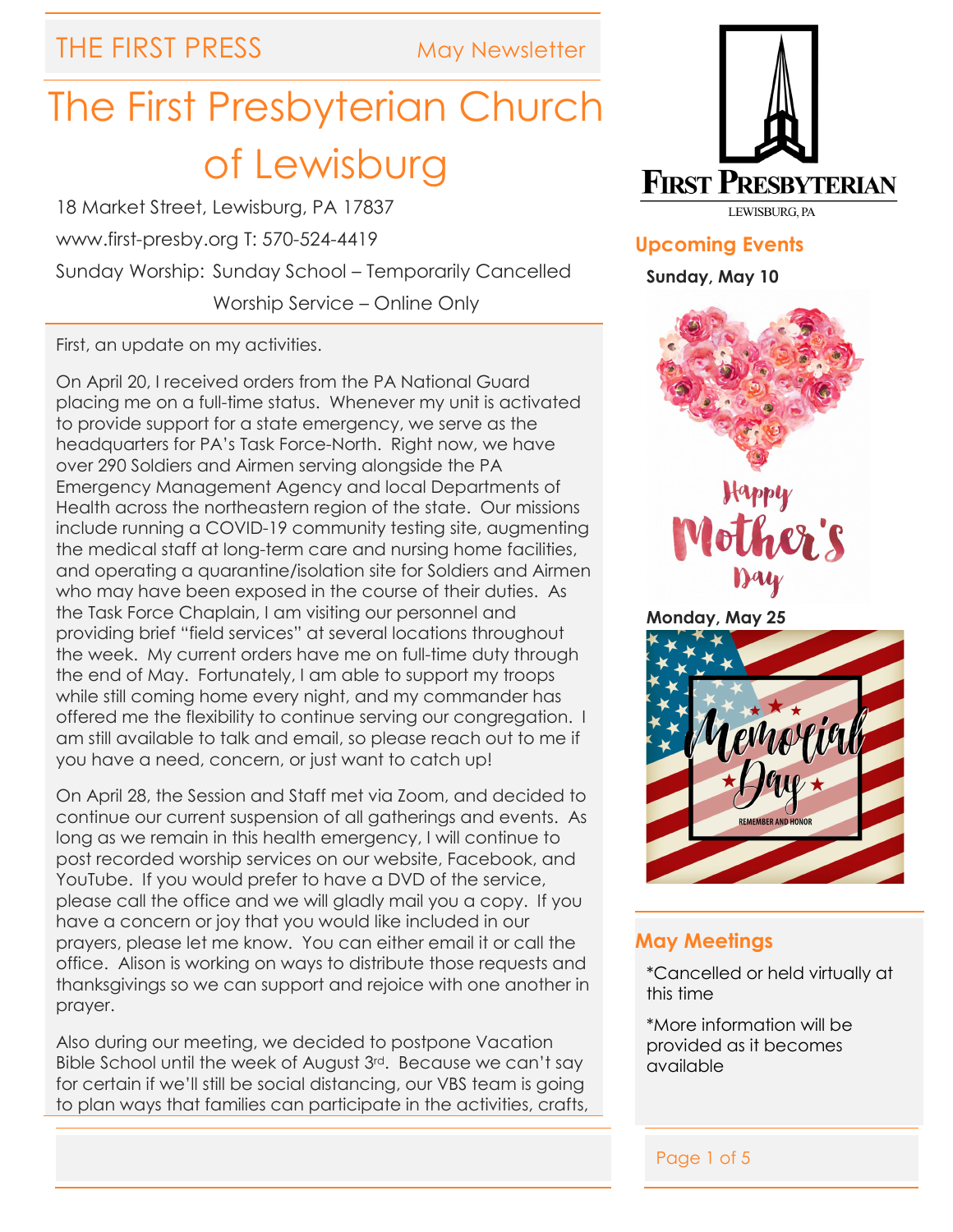and lessons even from home. If you'd like to be part of our VBS team, please contact Corey Jusko!

Even in the midst of this total disruption of 'normal' life, I hope you've discovered some hidden blessings. Time to read, study, or pray. A chance to talk with family and friends. Watching the arrival of spring with more wonder at God's beautiful handiwork. Resting, even if this slower pace has not been by choice.

I miss seeing you all, and can't wait until we can gather again! But I trust that even in these circumstances God is still at work among us. God is still present for each of us. And until that day comes, the love of Jesus Christ will hold us, and His Church, together.

Peace to you,

Pastor Ryan

## **May Birthdays & Anniversaries**

#### **May Birthdays**

2 Mary Kay Torretti 3 Seth Ziegler 9 Ashley Kalcich, Amie Reif, Jan Temple 14 Maya Jusko 15 Anne Goehring 17 Jeff Creighton, Katie Mebius 18 Derek Guissanie, Virginia Means 19 Barb Light 22 Laura Mae Chiboroski, Carole Friery 23 Doug Winner, Marilyn Zaiser 25 Leslie Temple 26 Avery Brown 31 Joseph Gallagher

#### **May Anniversaries**

9 Michael & Kim Gilger 21 Paul & Marsha Tarves, Drew & Christianne Wright 28 Doug & Cindy Fischer 31 Ken & Corey Jusko





Page 2 of 5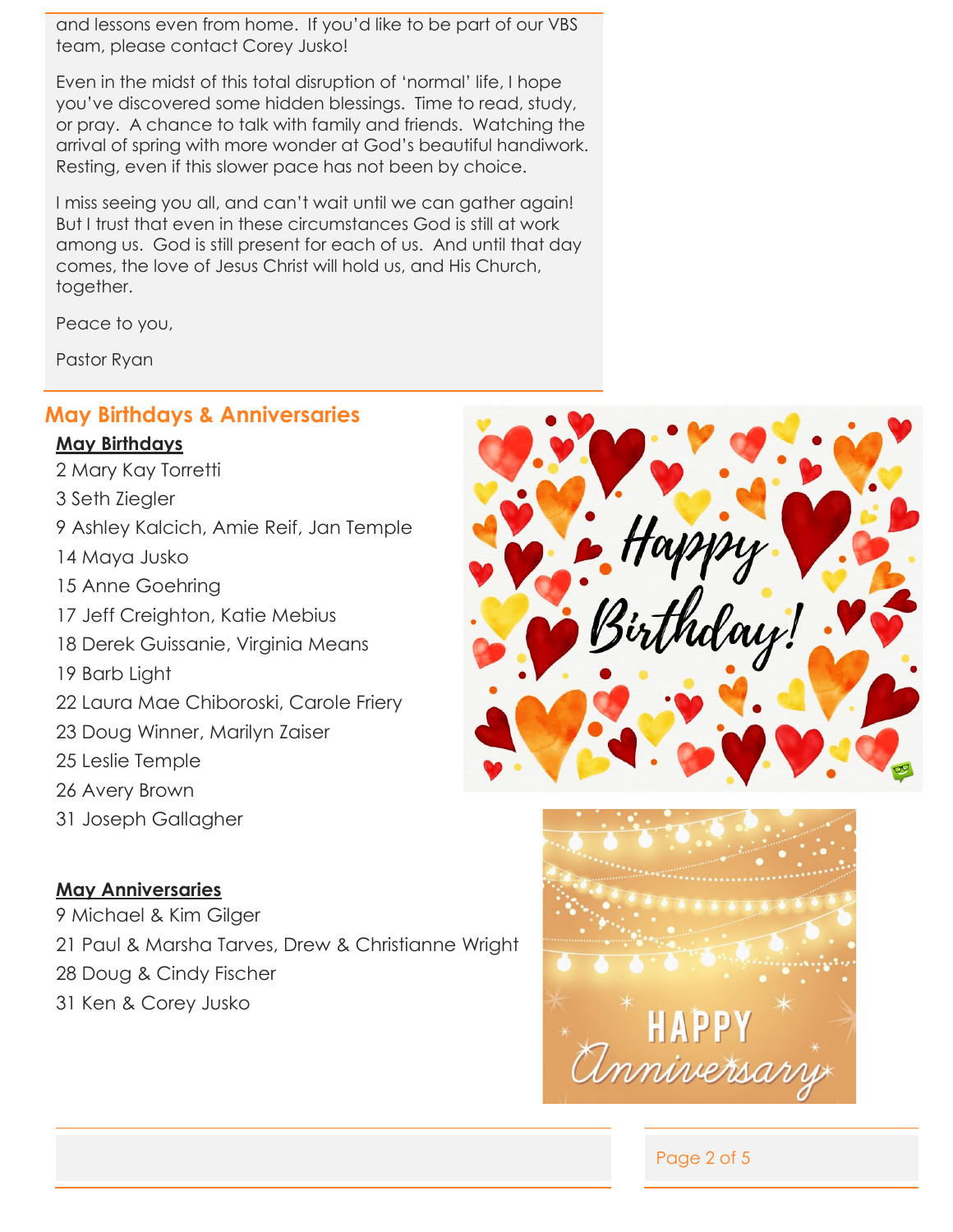# **Capital Campaign Update:**

We are almost to our goal!

Since the capital campaign was started in November, we have received \$218,240 in pledges sufficient to cover the cost of the HVAC system, which is installed and working, and enough to begin to cover the cost of exterior painting. We need to receive further pledges to reach the goal of \$250,000 that will complete the painting project and cover the cost to install new doors that will provide increased security inside and outside of the building. We know this is an unbelievably hard time for everyone, but if many members make small pledges to give over the next 2 years, the campaign will be a success.

Kathy and Randy Storm



First Presby Kids News**MAY 2020**

Day 1,203 of social distancing. **Okay, it hasn't been quite that long, but sometimes it might feel that way! I pray you are all staying well, staying safe, and staying home as much as possible. Working from home, teaching your kids at home, and not being able to leave your home can cause stress,** 

**boredom, and anxiety. Thankfully, we have many resources available to us to help combat those feelings:**

- **Follow us on Facebook at First Presby Kids where I'll share activities, tips, and resources to help keep YOU sane and your kiddos busy!**
- **Look out for our weekly Sunday school materials via email every Wednesday.**
- **Tune into our YouTube channel (First Presby Kids Lewisburg) on Sunday morning for a Children's Message.**

**Life seems to be anything but normal right now. But we can count on our GOD to be with us through this struggle, now and forever!** 

**"Have I not commanded you? Be strong and courageous. Do not be afraid; do not be discouraged, for the Lord your God will be with you wherever you go." Joshua 1:9**

| Page 3 of 5 |  |  |
|-------------|--|--|
|             |  |  |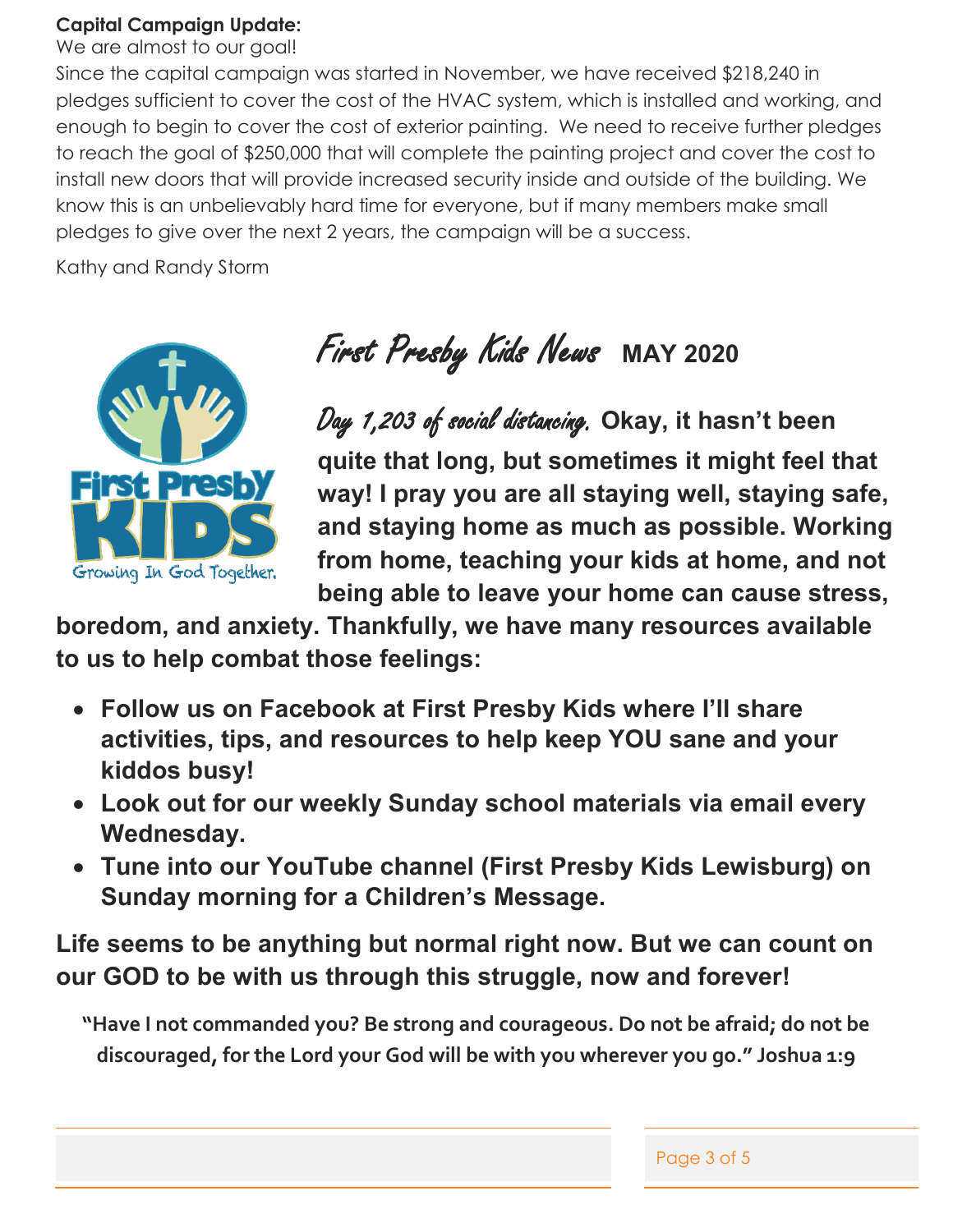| Acts chapter 1<br>List the names of the 12 apostles<br>of Jesus Christ<br>Who replaced Judas when he<br>died?                                                                                                                                                         | Acts chapter 2<br>When the Holy Spirit came upon<br>the apostles it was like a violent<br>______ blowing, and they saw<br>something that looked like flames<br>of ________. They were filled with<br>the Holy Spirit and began<br>speaking in ____________. | Acts chapter 3<br>Peter heals a ______________ man.<br>It was the power in the name of<br>_____________________that healed the<br>man.                                                                                                                                        |
|-----------------------------------------------------------------------------------------------------------------------------------------------------------------------------------------------------------------------------------------------------------------------|-------------------------------------------------------------------------------------------------------------------------------------------------------------------------------------------------------------------------------------------------------------|-------------------------------------------------------------------------------------------------------------------------------------------------------------------------------------------------------------------------------------------------------------------------------|
| Acts chapters 9-13<br>Saul, who had spent a very long<br>time threatening Jesus' followers,<br>encounters _____________ on his<br>journey to Damascus. He<br>becomes blind! But then Ananias<br>went to him to baptize him and<br>the ___________ fell from his eyes. | This month our<br><b>Sunday School</b><br>lessons lead us<br>through the book<br>of Acts.<br><b>Challenge your</b><br>kiddos to dive<br><b>into Acts with</b><br>this Bible<br><b>Scavenger Hunt!</b>                                                       | Acts chapters 13-14<br>Name 3 places where Saul (Paul)<br>and Barnabas spread the Gospel                                                                                                                                                                                      |
| Acts chapters 17-20<br>Paul continues his missionary<br>journey and visits many places.<br>Name 5 cities or towns where<br>Paul continues to spread the<br>Gospel (hint: they were names of<br>Oikos at last year's VBS)                                              | Acts chapters 24-25<br>Paul is accused of making trouble<br>and causing riots among the<br>Jews. He is also accused of<br>making the temple unclean. He is<br>taken to ____________'s court to<br>make his case.                                            | Acts chapters 27-28<br>Paul was set free and sails to<br>__________. He was allowed to live<br>alone with a __________ to guard<br>him. Paul lived in a rented house<br>for ________ years, welcoming<br>anyone who went to visit him and<br>teaching about the Lord ________ |

\_\_\_\_\_\_\_\_\_\_\_\_\_\_\_\_\_\_\_\_\_\_\_\_\_\_\_\_\_\_\_\_\_\_\_\_\_\_\_\_\_\_\_\_\_\_\_\_\_\_\_\_\_\_\_\_\_\_\_\_\_\_\_\_\_\_\_\_\_\_\_\_\_\_\_\_\_\_\_\_\_\_\_\_\_\_\_\_\_\_\_

Corey Jusko, Director of Children's Ministry 708-296-7906 firstpresbykids@gmail.com

Page 4 of 5